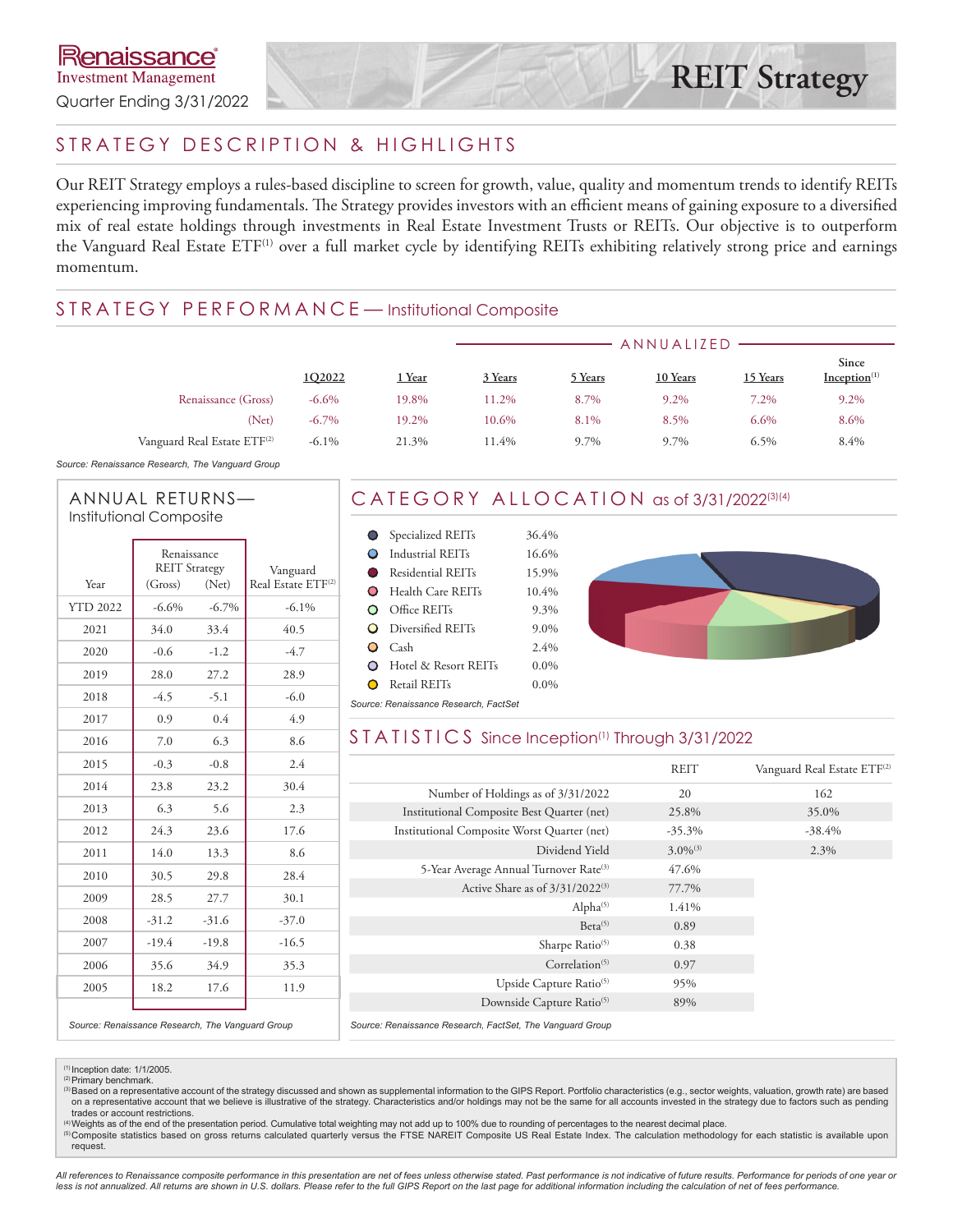



### REIT HOLDINGS BY CATEGORY (3)(4)

|  | Specialized        | American Tower<br>Extra Space Storage<br>Four Corners Property Trust<br>Gaming and Leisure Properties<br>National Storage Affiliates Trust | Office         | <b>Easterly Government Properties</b><br>SL Green Realty |
|--|--------------------|--------------------------------------------------------------------------------------------------------------------------------------------|----------------|----------------------------------------------------------|
|  |                    | <b>SBA</b> Communications<br><b>VICI</b> Properties                                                                                        | Diversified    | <b>PS Business Parks</b><br><b>STORE Capital</b>         |
|  | Industrial         | EastGroup Properties<br>Duke Realty<br>Prologis                                                                                            | Hotel & Resort | None                                                     |
|  | Residential        | American Homes 4 Rent<br><b>Essex Property Trust</b><br><b>UDR</b>                                                                         | Retail         | None                                                     |
|  | <b>Health Care</b> | CareTrust REIT<br>Community Healthcare Trust<br>National Health Investors                                                                  |                |                                                          |

#### *Source: Renaissance Research, FactSet*

(1)Past performance is not indicative of future results. All returns are shown in U.S. dollars. Please refer to the full composite presentation and GIPS disclosure on the last page for additional infor-mation including the calculation of net of fees performance.

(2)Primary benchmark.

<sup>(3)</sup> Based on a representative account of the strategy discussed and shown as supplemental information to the GIPS Report. Portfolio characteristics (e.g., sector weights, valuation, growth rate) are based on a representative account that we believe is illustrative of the strategy. Characteristics and/or holdings may not be the same for all accounts invested in the strategy due to factors such as pending trades or account restrictions.

(4)Any securities referenced should not be considered a recommendation to purchase or sell a particular security. These securities may represent a portion or all of the companies held in a

representative account in this strategy as of the date stated and are intended for informational purposes only. Nonperformance-based criteria have been used to select the securities listed. The past performance of these securities is no guarantee of future results. The specific securities identified and described may not represent all of the securities purchased, sold or recommended for this strategy. The reader should not assume that investments in the securities identified or discussed were or will prove to be profitable. Portfolio holdings may not be current recommendations to buy or sell any security, and may no longer be held in the representative account. To request a complete list of portfolio holdings recommendations for the past year, the calculation methodology, or a list showing the contribution of every holding to the representative account's performance for the time period stated, please contact Renaissance at compliance@reninv.com.

#### Renaissance Investment Management